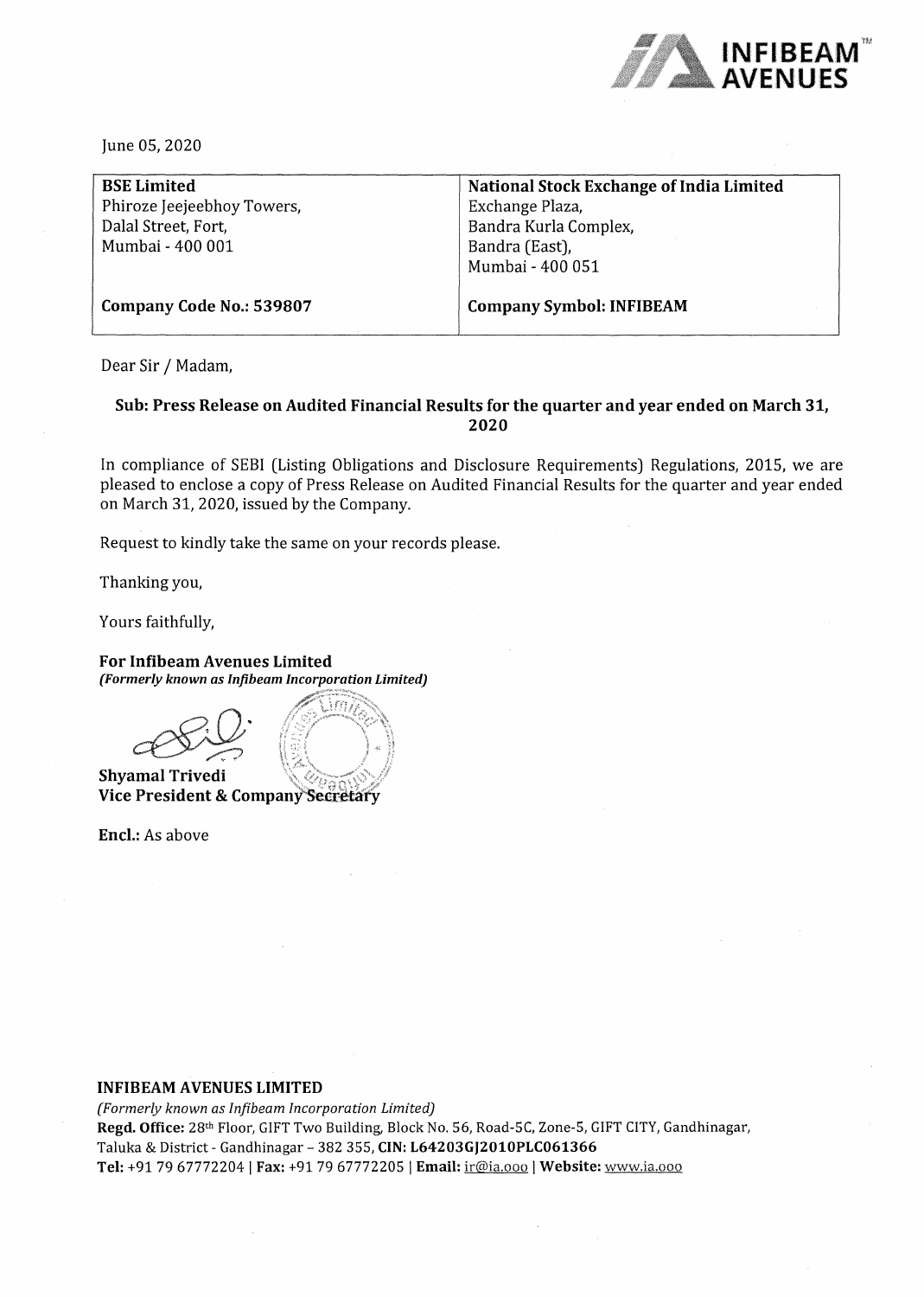

# **Media Release**

**Infibeam Avenues Announces Fourth Quarter and Fiscal Year 2020 Results**

- **Profit After Tax up 128% YoY for FY 2020**
- **EBITDA up 90% YoY for FY 2020**
- **Highest ever number of payment transactions of 40 million in Q4 FY20, up 39% YoY**

**\_\_\_\_\_\_\_\_\_\_\_\_\_\_\_\_\_\_\_\_\_\_\_\_\_\_\_\_\_\_\_\_\_\_\_\_\_\_\_\_\_\_\_\_\_\_\_\_\_\_\_\_\_\_\_\_\_\_\_\_\_\_**

**Gandhinagar, India, June 5th, 2020** – Leading global Financial Technology (FinTech) solutions provider Infibeam Avenues Limited ("Infibeam" or "The Company" or "IAL") **(BSE: 539807; NSE: INFIBEAM)**, today announced its consolidated financial results for the fourth quarter and fiscal year ended March 31st, 2020.

### **Consolidated Highlights ‐ Fiscal Year End March 31st, 2020 (INR million)**

- Revenue was INR 6,481 Mn, up 10%, YoY
- EBITDA was INR 2,167 Mn, up 90% YoY
- EBITDA margin was 33.4%, up 72% YoY
- Adjusted PAT\* was INR 998 Mn, up 128 % YoY
- Transaction Processed Value was INR 62,151 Cr, up 26% YoY
- Number of payment transactions (Volume) was 147 Mn, up 28% YoY

\* Excluding exceptional income

### **Consolidated Highlights ‐ Quarter Ended March 31st, 2020 (INR million)**

- Revenue was INR 1,359 Mn, down by 27% YoY
- EBITDA was INR 491 Mn, down 3% YoY
- EBITDA margin was 36.1%, up 34% YoY
- Transaction Processed Value was INR 16,869 Cr, up 8.6% YoY
- Number of transactions processed, 40 Mn, up 39.3% YoY; highest ever

**Note: Fiscal year FY19 financials restated (unaudited) ‐ excluding divestment and demerger of non‐core businesses in FY19**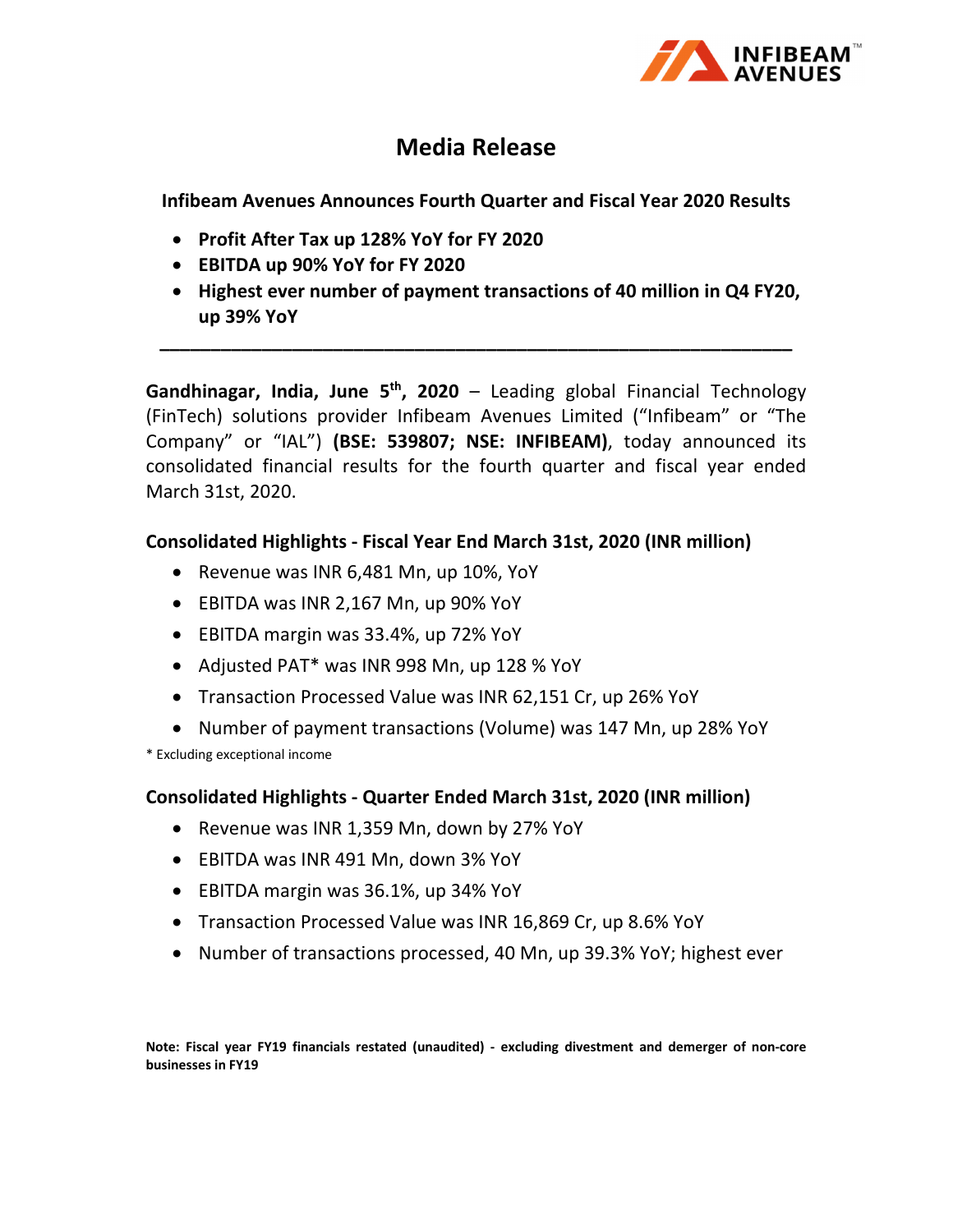

### **Key Business and Operational Highlights**

- Launch of Payment Business in Saudi Arabia and USA
- Plan to increase stake in Go Payments (Go) from 48% to 52.38%
- Launch of prepaid corporate cards for employees in partnership with Go
- Fully acquired Cardpay Technologies for an acquisition cost up to US\$ 1.06 million to offer corporate credit cards, branded GRIT Cards
- Launched secured lending (express settlement) business and signed up multiple clients; transactions live and worth INR multi‐crore, daily
- Strengthening of leadership team with the appointment of Mr. Srikanth as President, corporate finance and investor relations

| <b>PARTICULARS</b>        | <b>FY20</b> | <b>FY19*</b> | % change<br>YoY | <b>Q4 FY20</b> | Q4 FY19* | % change<br>YoY |
|---------------------------|-------------|--------------|-----------------|----------------|----------|-----------------|
| <b>REVENUE</b>            | 6,481       | 5,891        | 10%             | 1,359          | 1,873    | $-27%$          |
| <b>EBITDA</b>             | 2,167       | 1,143        | 90%             | 491            | 504      | $-3%$           |
| <b>EBITDA MARGIN</b>      | 33%         | 19%          | 72%             | 36%            | 27%      | 34%             |
| <b>PROFIT AFTER TAX #</b> | 998         | 438          | 128%            | 191            | 254      | $-25%$          |

## **Consolidated Financial Highlights: Q4 FY20 and Fiscal Ended 31st March 2020 (Amounts in INR million)**

\* Restated (Unaudited) ‐ excluding divestment and demerger of non‐core businesses in FY19 # excluding exceptional income

The Company recorded revenue of INR 6,481 million in FY 2020, up 10% YoY, due to strong engagements across Enterprise Software Platforms businesses (Platforms) and growth in Digital Payments business (Payments) in both, domestic and international operations.

Platforms business achieved strong double‐digit revenue growth compared to previous year. During the year, upgrades and additional requirements by few subscription‐based enterprise clients, and increase in volumes on GeM portal (transaction‐based client) led to the growth. However, Q4 FY20 revenue was impacted due to lower invoicing and collections on account of lockdown in the last few days of March 2020.

The Payments business achieved growth during the year FY20 compared to the previous year despite few adverse effects. However, the Payments Business recorded strong volume of 147 million, up 28% YoY and recorded highest ever quarterly volume of 40 million in Q4 FY20, up 39% YoY.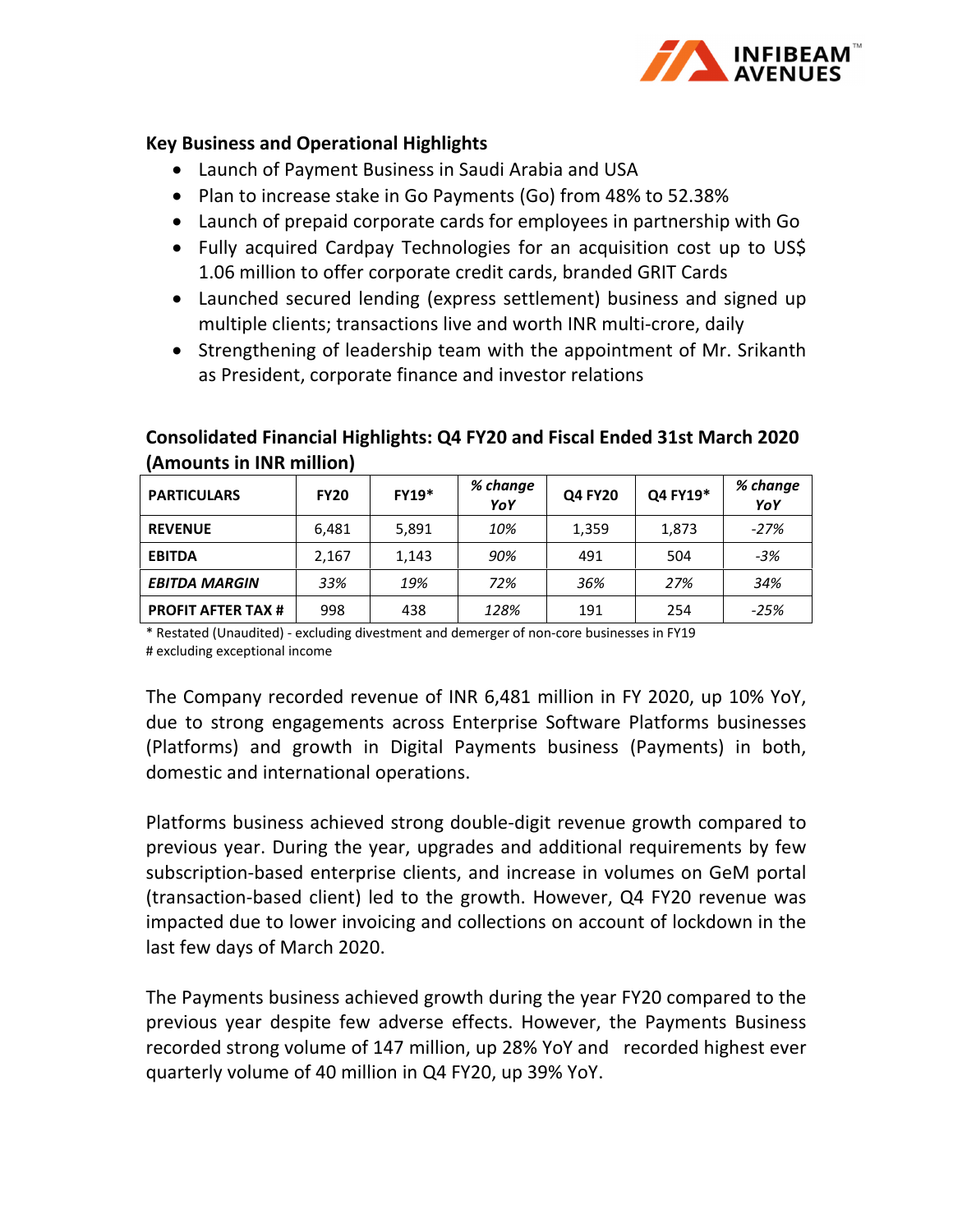

The Payments Business in UAE, however, recorded strong sequential growth in the months of Q4 FY20, and in April and May 2020. The value and volume were up 42% and 48% respectively in May 2020 vs. Mar 2020. The Value and Volume grew in Ramadan May 2020 by 10% and 7% respectively over April 2020, compared to a fall of 13% and 8% in Ramadan May 2019 compared to April 2019. International markets present a strong growth opportunity. Hence, the company is expanding its geographic footprint with launch of payments business in the Kingdom of Saudi Arabia and United States of America. The Company plans to operate in 10‐12 international markets over the next two to three years.

On account of pandemic, the consumer and the enterprise have felt the necessity for digital adoption and business transformation, leading to wide acceptance of digital payments in India as well as in our international operations. Merchant addition on Company's payments platform remained strong and unaffected even during the lockdown through end of March, April and May, which will potentially result in growth once the economy gradually re-opens. Due to partial relaxations allowed in May in India, the Company observed strong sequential growth in Payments Business' value and volume in the month of May.

## **Covid‐19 impact on Q4 and FY20 financial and operational trends observed after the balance date**

The Company has evaluated the impact of this pandemic on its business operations, liquidity and financial position and based on management's review of current indicators and economic conditions there is no material impact on its financial results as at March 31, 2020. However, the impact assessment of COVID‐19 is a continuing process given the uncertainties associated with its nature and duration, and accordingly the impact may be different from that estimated as at the date of approval of these financial results. The Company will continue to monitor any material changes to future economic conditions.

The Company, however, in the interest of all stakeholders and following highest level of corporate governance presents the following trends observed in March (forming part of the financial results as at March 31, 2020), April and May 2020 across is FinTech business; Digital Payments and Enterprise Software Platforms.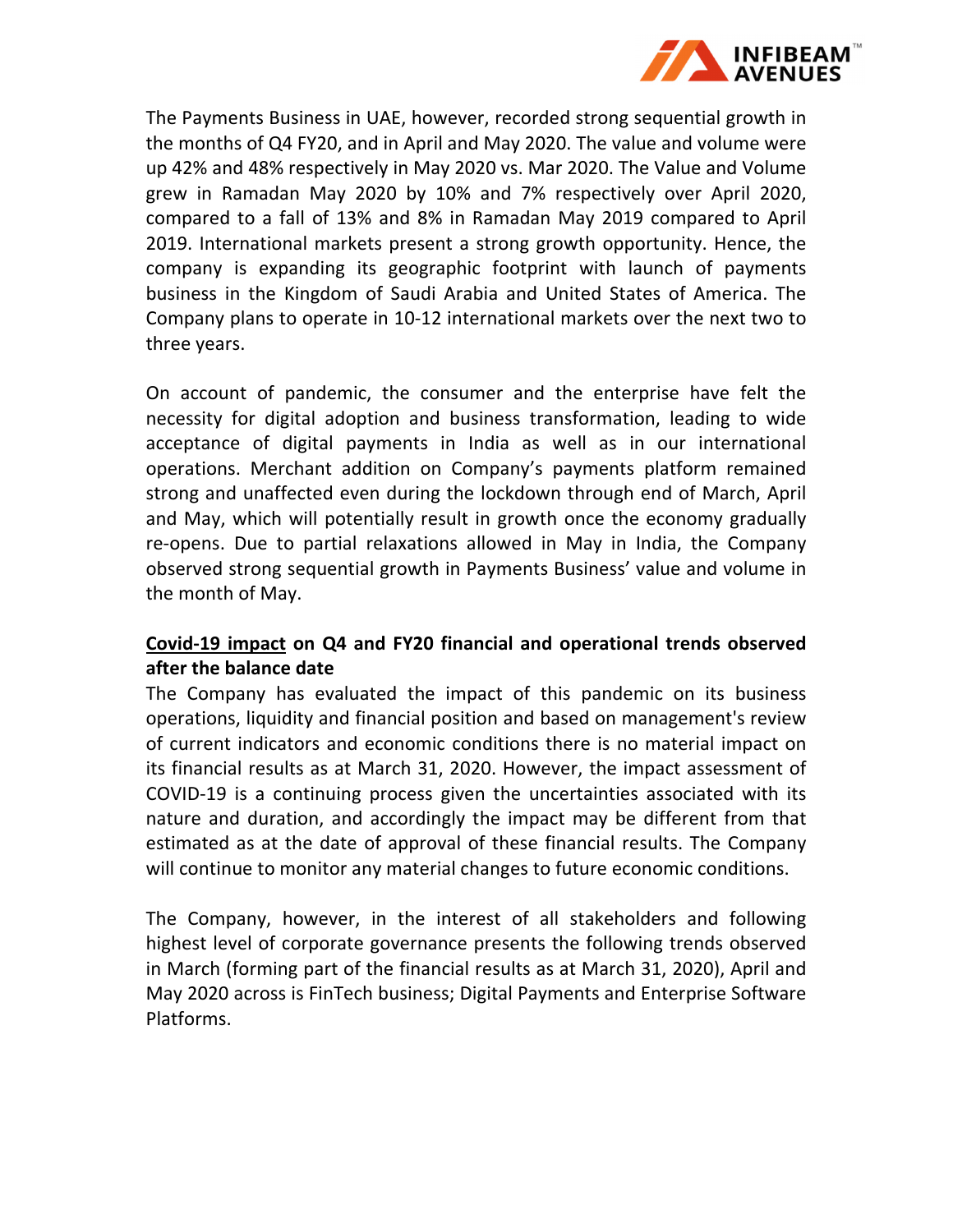

### **Operational impact**

### **Digital Payments Business**

In March 2020, before complete lockdown, from 1st to 24th, in India, the Company was processing payments at an annualised run rate of INR 75,000 crore. In the lockdown period of March 2020, 25th to 31st, the average daily payments processing volume (Volume) fell 30% compared to pre‐lockdown period of March 2020.

In the month of April, the month of complete lockdown in India, there was a dip in Volume, compared to daily average of full month of March 2020, by 20%. However, in May 2020, the average daily payments processing value (Value) grew 32% with 14% growth in volume, compared to April 2020, as there were partial relaxations in May 2020. With further relaxations announced from June 2020 we believe usage will return to normal soon and start growing.

In the UAE, we observed a different trend. The value and volume both increased in April 2020 as well as in May 2020, month on month. The value increased by 29% in April 2020 sequentially over March 2020 and 10% sequentially over April 2020. The volume increased 37% in April 2020 sequentially over March 2020 and 7% in Ramadan May 2020 sequentially over April 2020. Last year during Ramadan May 2019, the value and volume both fell by 10% and 8% respectively, sequentially compared to April 2020. However, the value and volume in Ramadan May 2020 increased 60% and 43%, respectively, compared to the period of Ramadan May 2019.

We are also seeing an increased usage in bill payments through NPCI's Bharat BillPay (BBPS) infrastructure. Number of billers on BBPS has increased from 182 in March 2020 to 216 in May 2020 while the monthly volume has increased from 15.8 million to 16.5 million, respectively. The Company's bill payments value and volume increased by 91% and 93%, respectively in FY20 compared to FY19. Post Covid‐19 outbreak, we have seen a strong uptake in gas cylinder bookings through BBPS as currently we are the exclusive non‐bank bill processer for all three gas cylinder providers in India namely, IOCL, BPCL and HPCL.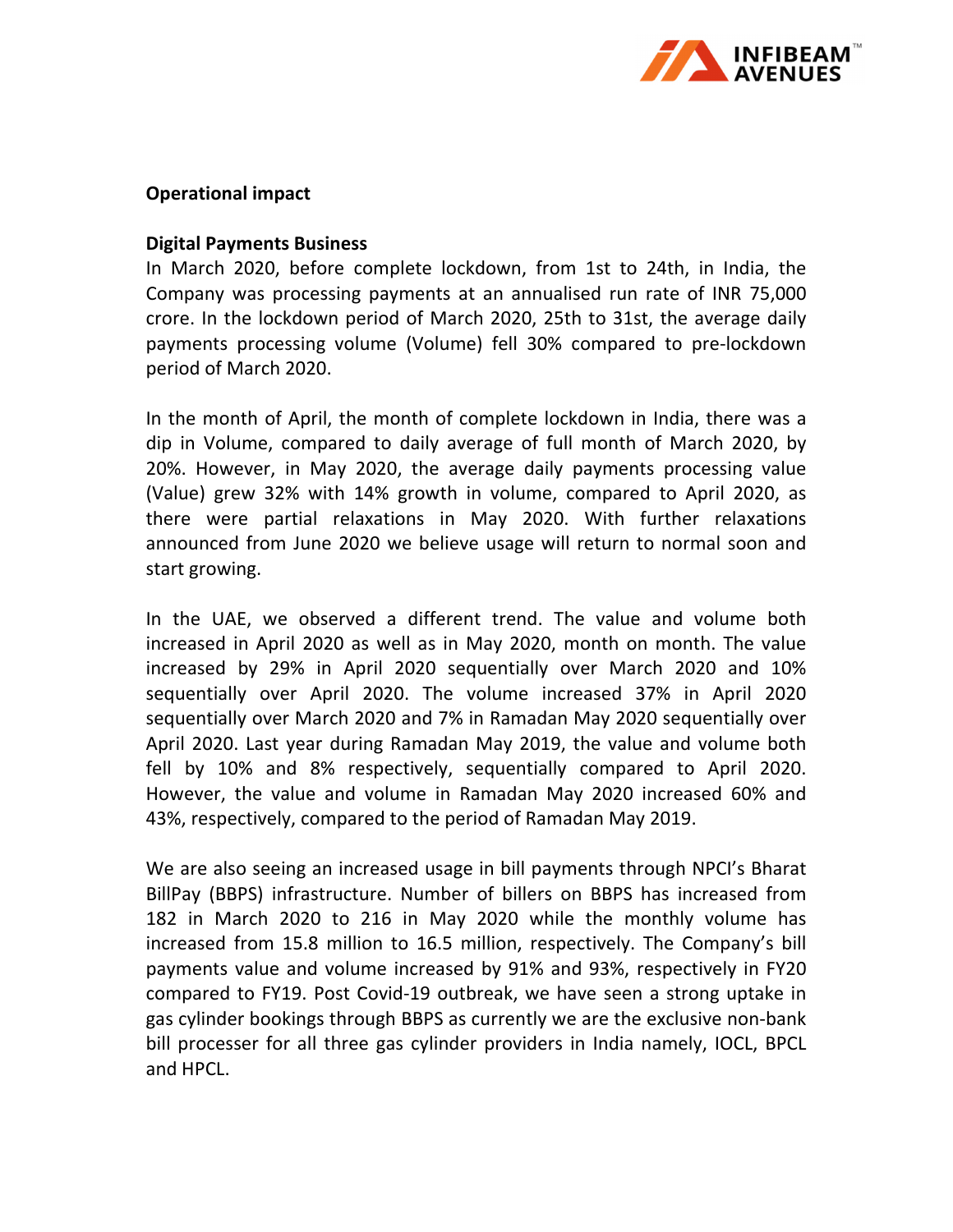

### **Enterprise Software Platforms Business**

Our Platforms business is largely made up of transactions based and pre‐ determined contracts, with our enterprise clients. There are a few fixed price contracts for Platform subscription where we generate monthly or quarterly invoice for additional requirements and other support services that are required by our clients on an on‐going basis. Hence, these contracts and their billings are not materially impacted.

For transaction‐based contract with GeM and others where, majority of the revenue is tied to the order booking of procurement of goods and services by GeM. Basis the reforms announced by the Government, with a special focus on MSME, the company believes that, with the fast acceleration of closure of contract, the Company will be able to accelerate collections which will improve its cash position.

### **Our View**

The full extent to which the pandemic will impact Company's future financial results will depend upon upcoming developments, which are fairly uncertain. We are hopeful that the overall digital transactions in the economy will increase as the economy gradually opens, mitigating the pandemic challenges. Our priority will remain to safeguard the health and well‐being of our employees and the community we serve and stay with, while continuing our business operations.

"Our FinTech business continues to deliver strong performance. We are sharpening our focus on long term growth metrics to create value for our stakeholders. We are expanding our digital payment business in multiple geographies to capitalise on growth in digital payments. We now offer complete digital solutions comprising Payments Acquiring, Payments Issuance, Remittances and Digital Platforms," said **Mr. Vishal Mehta, Managing Director**, Infibeam Avenues Limited.

"Our EBITDA grew 90% year‐over‐year in FY20, reflecting our discipline in allocating resources to key strategic growth areas while optimizing costs and improving efficiency. Revenue growth of 10% year-over-year in FY20 was